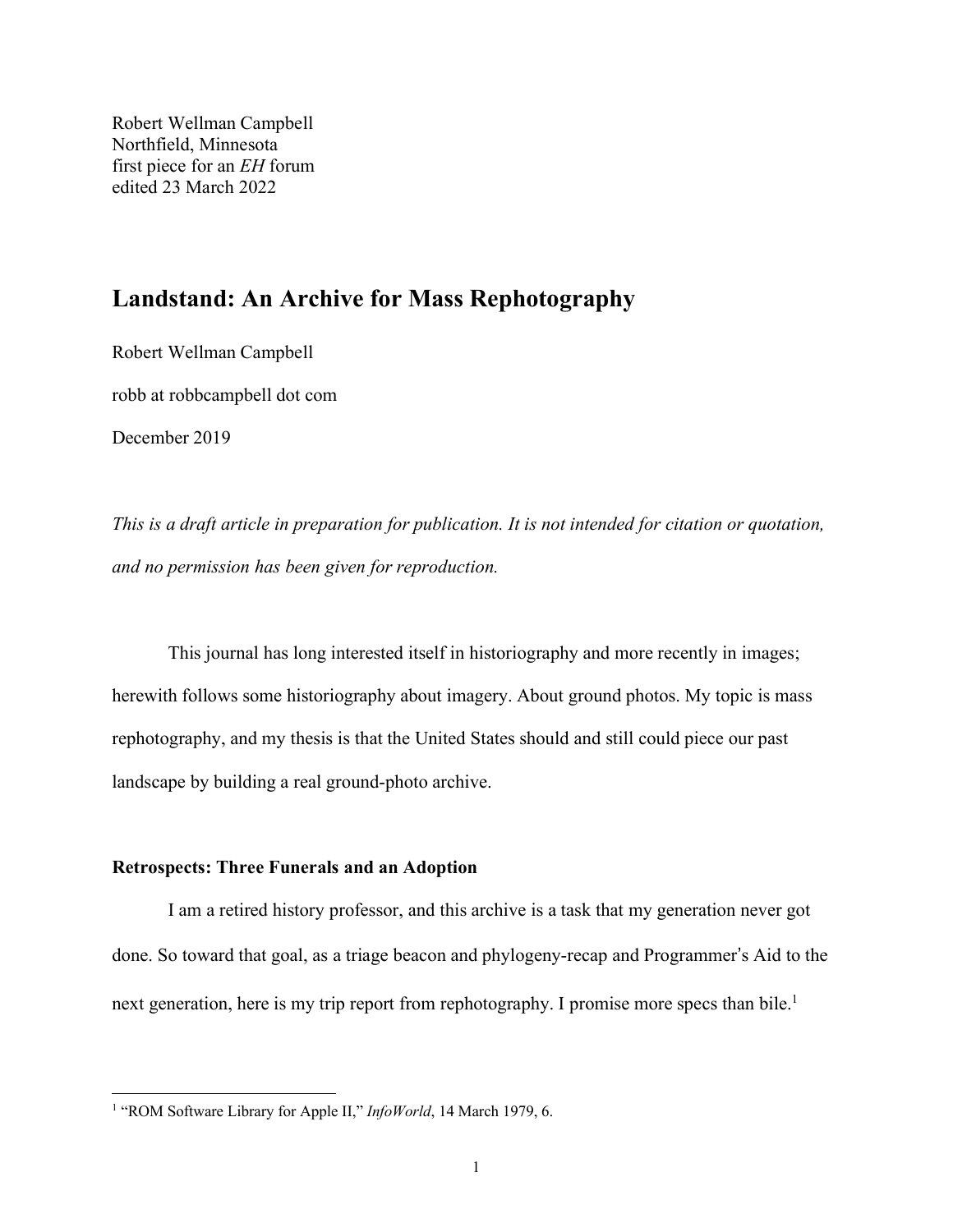#### *WhereintheHills*

I am not a photographer; I just strayed into photos by researching landscape, which it turns out is the visible form of land. I first wandered in while writing history articles at a remotesensing shop in the U.S. Geological Survey. One way of referencing imagery there was by where it was taken: satellite imagery, aerial photography and, much less often, ground photography. So I used all of these to help explain and inform each other without thinking much about it. A bit later I began a dissertation on the landscape of the Black Hills forest, and scrounging for sources I inevitably tried ground photos again. I wondered at whether I would find any, and then I marveled at how many I found and how useful they were, but how scattered and disorganized and difficult they were to get. So I started gathering them more avidly and thinking about them more explicitly.<sup>2</sup>

Ground photos-- photographs of the landscape taken from near the ground-- inform forest and environmental history in important and obvious ways. They are plentiful, legible, durable, global, longitudinal (extending in one format to the mid-1800s), and they're cheap. They are all but universal, reaching all across environmental history, other academic disciplines, and popular culture. People use ground photos to communicate across these borders to people very different from them, and people pull information from ground photos that were shot for purposes very different from theirs. (Many of mine are from geologists, and I don't know schist from gneiss.) They reach very high resolution, which tends to rehumanize and respeciate the world seen through the GIS windshield. They help to illustrate and calibrate satellite data. They are one more way of getting under the canopy, and they show vertical phenomena like caves, bark, stratigraphy, streambanks and signs. They are in fact the last (or maybe the first) and native resolution of remote sensing. There's a kind of Turing test for a ground photo database:

<sup>2</sup> Robert Wellman Campbell, ed., *Earthshots: Satellite Images of Environmental Change* (eight editions 1997-2008 at usgs.gov).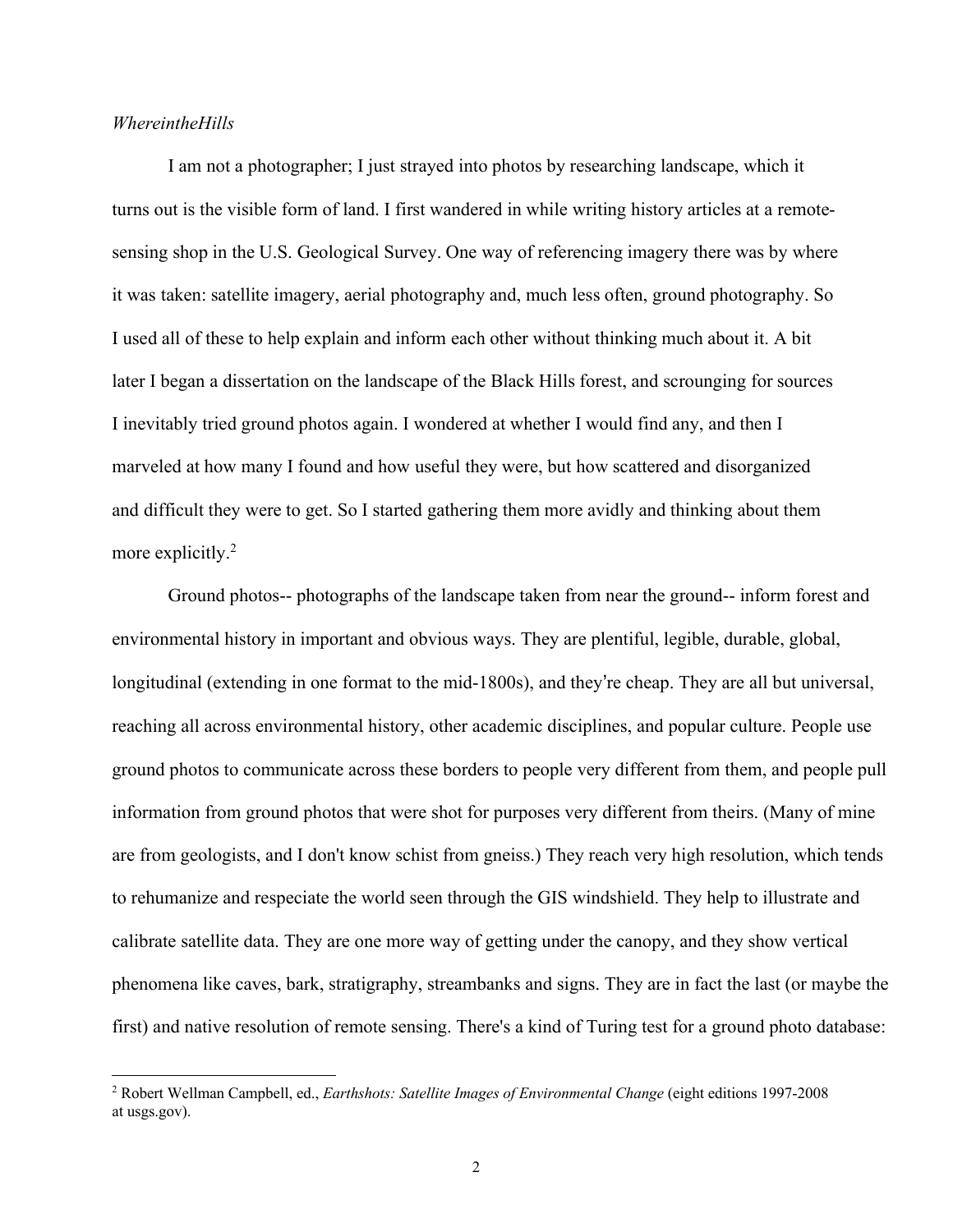if the computer said we have photos of your study area, would you look? But it's a boring Turing test because there's no suspense; you'd look. They're great sources.

And, they improve with repetition. Rephotography, sometimes called repeat photography, is the practice of placing your camera where someone placed theirs, to make before-and-after photo sets. It is often the only way to prove the location of the original photo, it helps to calibrate or reconcile that document to reality, it's something real and reliable that students can do, and it's fun. Done well it's like time travel.

People have been doing rephotography for a very long time. The standard chronology starts in the 1880s with the euonymous Sebastian Finsterwalder, and swells in the 1950s along with landscape studies generally. In fact the surprise here is the lag between the invention of photography and rephotography, because rephotos flow naturally from photos, like alcohol from apples or babies from a Blue Lagoon. People are already curious about landscapes they love, and they don't need the idea of then-and-now shots explained to them (the Beatles didn't return to that balcony because they were up on their Finsterwalder), so what's needed to produce rephotos in mass is to distribute originals in mass. Millions will get you your thousands and billions your ten thousands.<sup>3</sup>

But now we've arrived at the crux, at the kink in the hose: rephotography languishes in prototype mode, largely because the archiving and distribution of ground photos languishes in amateur hour. (Saying "and distribution" is an insult to archivists properly obsessed with distribution, but unfortunately one still sees the Roach Motel model: documents check in but

<sup>3</sup> Robert H. Webb et al., *Repeat Photography: Methods and Applications in the Natural Sciences* (Washington, D.C.: Island Press, 2010), 3-11 sketches the chronology. This Tucson group, spanning generations since the 1950s, is probably the U.S. model for serious rephotography. Henry De Vere Stacpoole, *The Blue Lagoon* (London: T. Fisher Unwin, 1908). The Beatles, *1962-196*6 and *1967-1970* (London: Apple Records, 1973).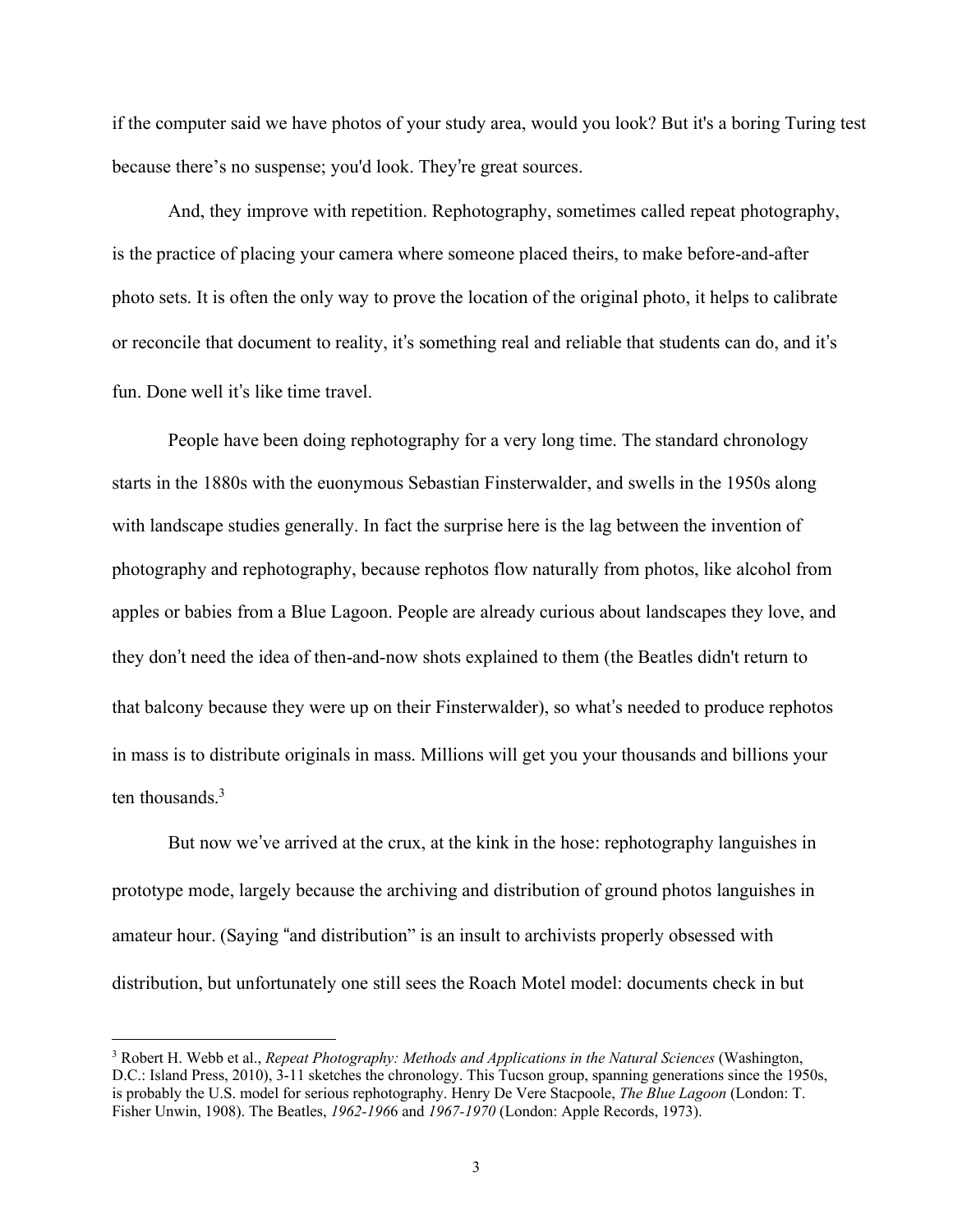they don't check out.) We're now measuring this activity in centuries, yet you can still see people getting chesty about a few dozen shots they've redone. This preciousness gets little work done, it offends my American Fordism, and it disarchives documents by never having shot them. TLDR: too late; didn't rephotograph. Mass rephotography-- let me repeat my Catoian mantra: mass rephotography-- shouldn't be some distant millennialist dream like Chinese democracy or even *Chinese Democracy*; it's easy; we're just constipated.<sup>4</sup>

So there I was with my couple-thousand photos and my wonder at the system. Ground photos reached back to the 1840s, but you had to travel back to the 1840s to use them. I had never searched books or maps or satellite images or census data by calling around and rummaging through boxes, but there I was for photos in the Forest Service garage. (Thank you, Blaine Cook.) They were a bit like manuscripts but not; they often had little text and unknown authors, they were often mass-produced and popularly used, and above all it was so obvious how to arrange them: by where they were shot. These documents belong on a digital map, but they resided in archives that were barely digital and certainly not spatial.

So, the end of this degree of my education: I thought I should at least not add to the stink, and I got some money to make a website for my little collection, dressed up as an invitation to rephotograph it. I posted my little WhereintheHills.com, let anyone have the photos, had a moment of satisfaction seeing them arrayed in Google Earth (they twinkle), and immediately realized that this was just more problem, not solution. One more pile, puny and ephemeral, was just more digital amateur hour. I left it up but put away such childish things. I made useless the things of the babe. This was 2004.

<sup>4</sup> Guns N' Roses, *Chinese Democracy* (Geffen Records, 2008), was already "long-awaited" and expected soon by November 1999. Richard Cromelin, "Pop Eye," *Los Angeles Times* 7 Nov. 1999, 90.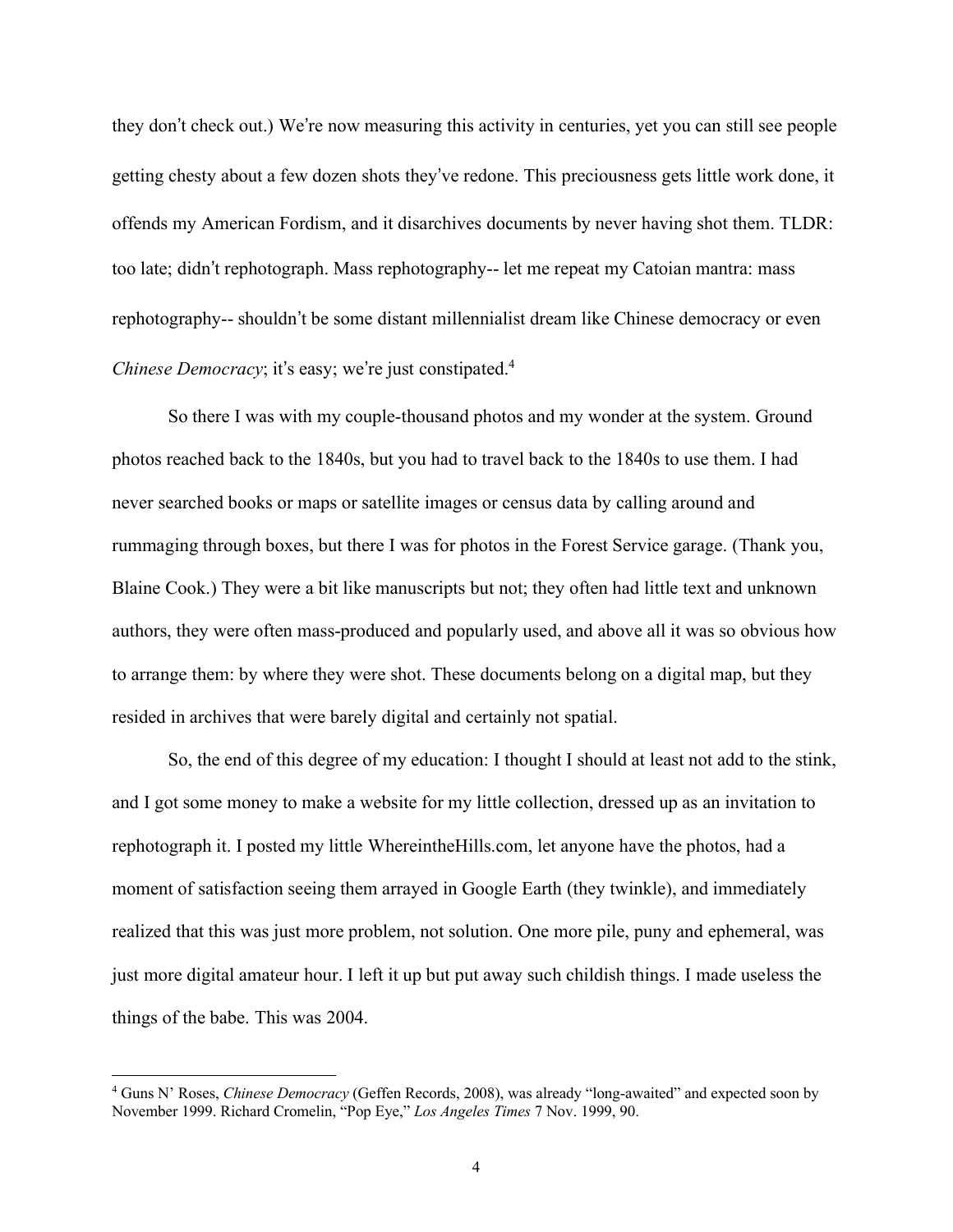#### *Landstand*

It took me time to grasp the obvious, that the place for a serious ground-photo archive was USGS. That may be just my bias, but probably not. When you zoom out to the scale of millions and decades almost all of the candidates drop out. EROS, the USGS remote-sensing center, boasts "the largest civilian collection of images of the Earth's land surface in existence," with tens of millions of images from satellites and millions more from other platforms reaching back to the 1930s. They are stable, archiving as one organization at one site for almost half a century, so many of their collections have already transitioned through generations of media as they've scaled up from megabytes to petabytes. And as one zooms out to hundreds of millions of Americans, USGS enjoys significant familiarity and credibility, as geodata go, if only for the topo maps and earthquakes. EROS scenes go out to the public by the millions, in the public domain and generally as free downloads.<sup>5</sup>

But those are scenes from satellites and planes. I had come to see ground photos through the remote sensing / GIS lens, but I more-than-suspected that the RS/GIS folks who could really apply those skills saw ground photos as being out on their periphery or beyond. It's easy to see this as a case of "some have bread and cannot eat; some can eat but have none," with history archives holding the photos and landcover archives holding the tools to handle them. But in fact there are broad overlaps. Satellite metaphors like footprints, swaths, and mosaics translate right onto the ground. Remote-sensing organizations like USGS hold large numbers of ground photos, plus more from other near-ground platforms that are similarly selective, oblique and high-

<sup>5</sup> Quote: usgs.gov/centers/eros, accessed 18 May 2020.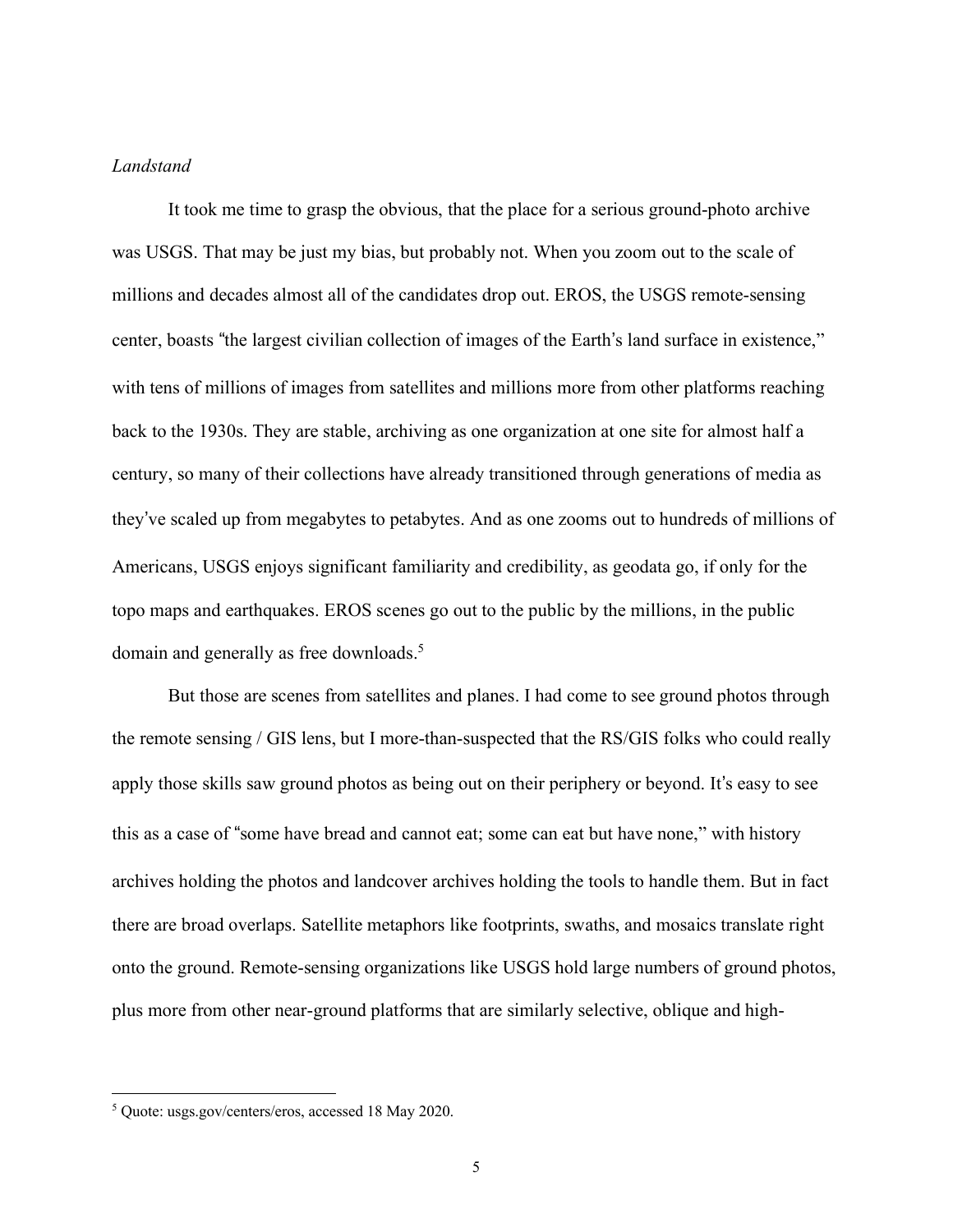resolution. And the humanities have skills in handling data-- and the real job, metadata-- that have far more human mess and complexity than a typical closed satellite system.

But these overlaps seemed like two halves of a hinge with no pin. So I decided to take a stab at some public-sector entrepreneurship, and I contrived a return to EROS for a couple of summers of thumping the tub. Interjecting here, if you think it's easy getting the federal government to take on a new and indefinite task, then you go right ahead. Some people asked me how realistic the chances were; I remember saying they were near one if trying it from inside the building, near zero if not. I took my time and talked with many people, one on one, making my little pitch and thinking about every comment and question. I had novelty on my side, plus the politeness shown to a former colleague and current guest from another institution. But above all I had frugality; funding jumps by orders of magnitude from humanities to science to medicine to defense (NEH : NSF : NIH : DoD  $:: 1 : 10$ ), so their crumbs are our loaves. To be the only historian in a science center is to be Clarence Oddbody in *It*'s *a Wonderful Life*; people are gracious and respectful but see you as something quaint and ethereal with old-fashioned underwear. Eventually someone says, "Hey, little fellow, you worry me-- you got any money?" Having an office on the boss's hallway helped; one day a nice vice-somebody suggested some leftovers from some project-slice but apologized that she only had about \$75K. I laughed and told her thank you, and that not long before I had been turned down for seven.<sup>6</sup>

At the end of two summers, as classes approached, I drove out to pitch the new boss, early on a Friday morning. I ground my well-ground organ, answered a few questions, and

<sup>&</sup>lt;sup>6</sup> A logarithmic graph of the numbers reported on the websites of these agencies (the National Endowment for the Humanities, National Science Foundation, National Institutes of Health, and Department of Defense, using DOD's over-simplified headline number) would indeed be very linear if one added to NEH the National Endowment for the Arts. *It's a Wonderful Life* (Liberty Films, 1946).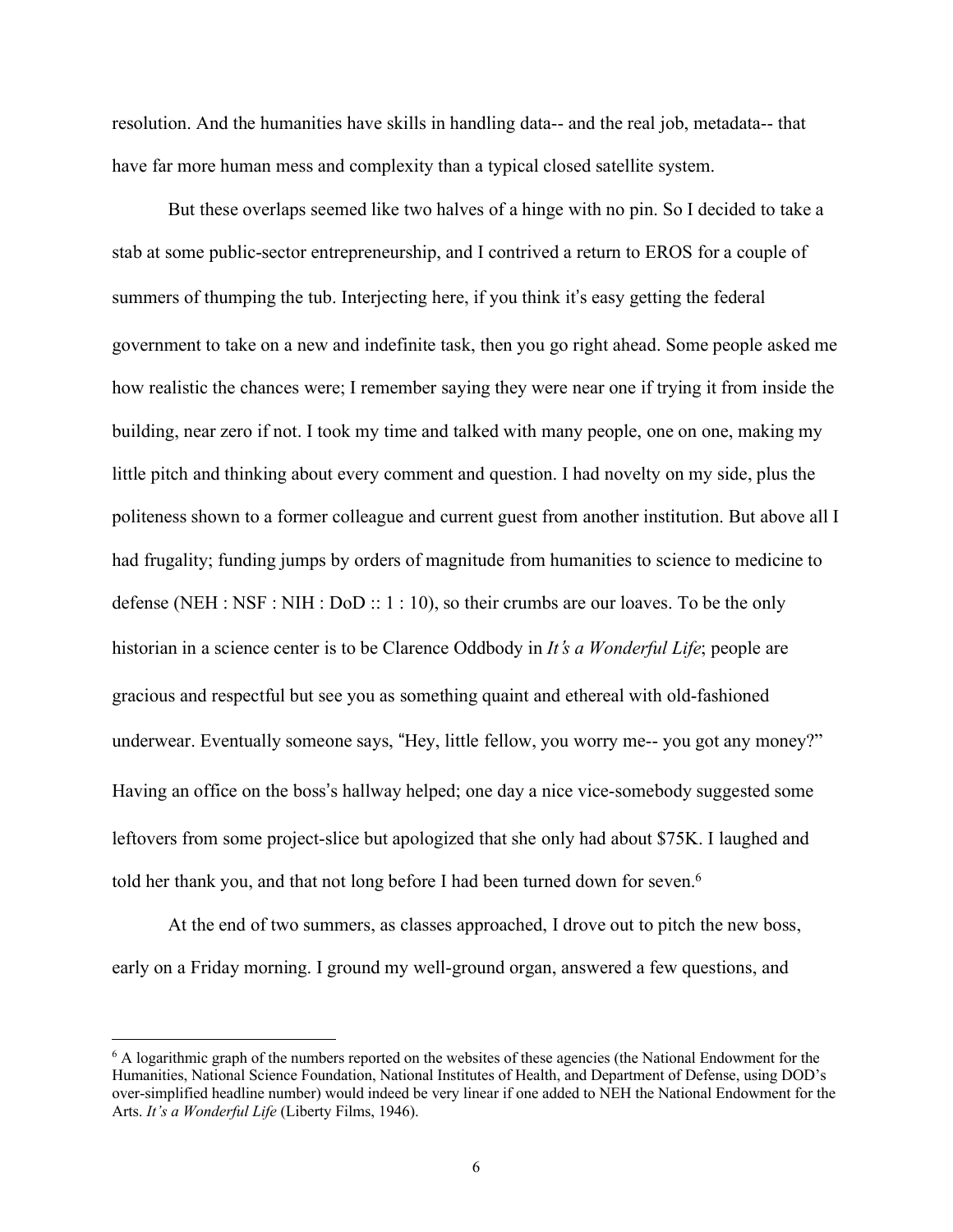translated the project into Boss: one FTE to coordinate ground photos, not including computer support and so forth. And I said they should call it Landstand, as in complementing Landsat from the ground. To my amazement he just said yes. "We do have a hole here-- and we can call it American Landstand," he joked. "Can you start on Monday?" I told him I had to get back to my freshmen and family, that fiscal years end in college summers, and that I could come in June, or he could hire someone else sooner. It was an odd sense of loft. I went home and we pen-palled and he seemed a bit anxious that the project was not formalized in that impending budget and I didn't care since it was his own budget scraps anyway. And then, a few months later, he resigned. Now who expects him to up and resign, nine months in? No scandal, nothing to do with little me of course, just gone. And seeing that news I instantly thought, it'll never happen. Not never, because it's inevitable, but not this effort. The fish had flopped out of the boat. That was 2008.7

## *Adopt a Pixel*

And so it played out; it was three years replacing the boss, by which time the country was into recession and sequestration and fiscal cliffs, and digital cameras were no longer the discussion, and anyway it was now a twice-told tale and I had played my card. I pursued my little regional project and stopped protagonizing people.

In 2013 I heard about Adopt a Pixel, a NASA program asking students to rephotograph plots of ground to calibrate images from the newly launched Landsat 8. The NASA folks aimed at children and had connections to 4-H. A brilliantly simple concept, and I agreed or volunteered

<sup>7</sup> Just say yes. *Yes Man* (Warner Bros. Pictures, 2008). Matt. 21:28-32.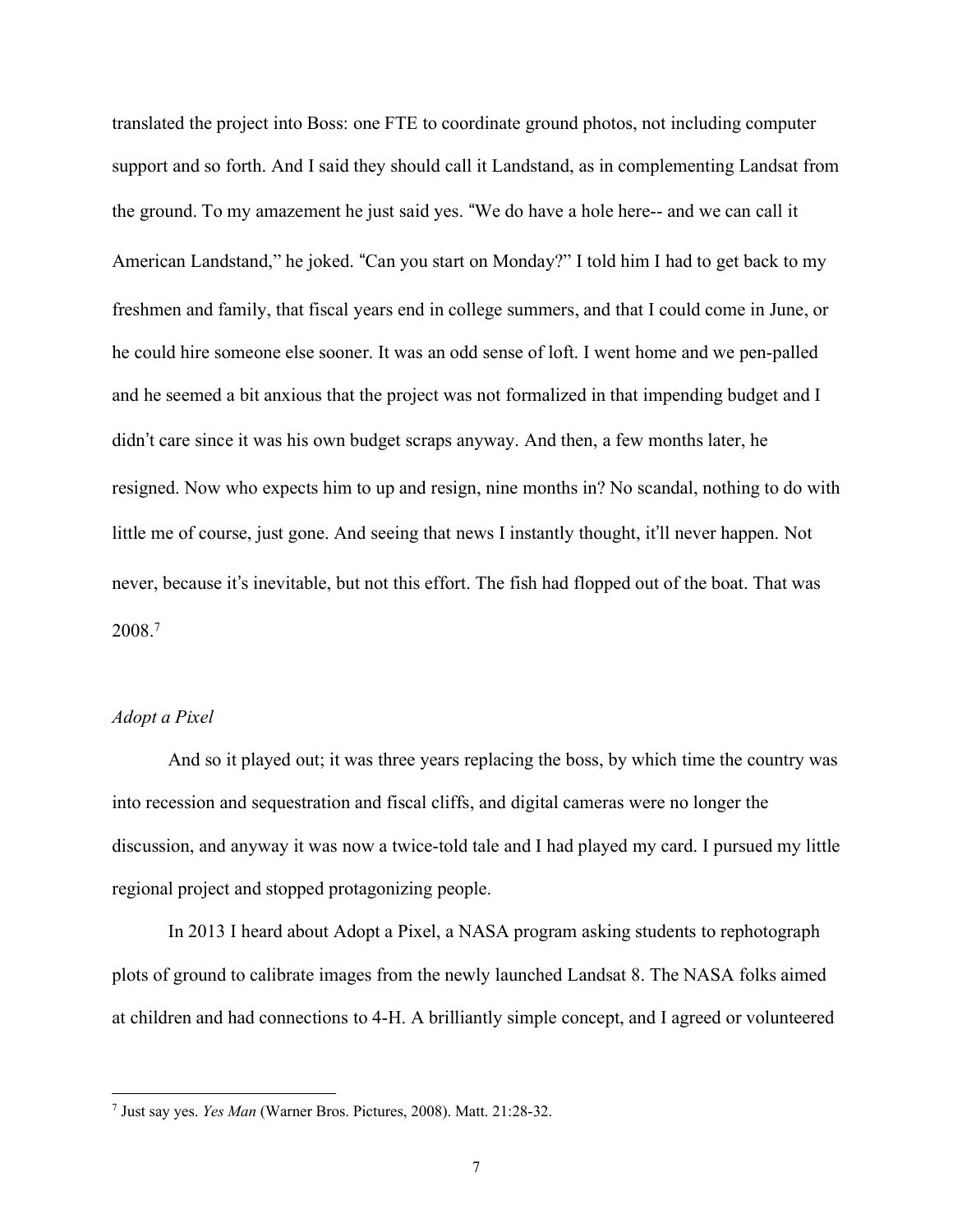to help if I could. So I was "on the grant," and there were meetings, and there seemed to be momentum. The funding targets were an internal USGS grant and then a much larger NSF one. This felt like declining chances, but I thought Adopt a Pixel was valuable in its own right, and had a decent chance of exciting some interest in getting somewhere toward a ground photo database.

The ASEH happened to be meeting in San Francisco that year, and I thought I'd go beat some bushes in Silicon Valley. So I had some discussions: bayside coffee with the copyleft people, lobby chairs with a federal agency, a meeting and obligatory lunch at Google, and a great riley seminar at USGS in Menlo Park. These were all easy to arrange, though I got with Microsoft too late to meet.

The group I tried most was the one I didn't get. To my amusement my only nonconferrers at the environmental history conference were the environmental historians. Don Worster had once told me I should visit the Spatial History Project at Stanford as he had. I recalled the Older Grad Student caution that Don's advice is great but comes from Don World, where people give a hoot about him, and that we do not, and do not deserve to, live in Don World. Still, as Stanford was sponsoring this conference on "digital and visual platforms," was hosting a closed workshop on digital somethings, and was in vogue as no American university had ever been, I tried and tried for at least a letter of support. I assured them I was not trying to weasel into their workshop. No response. Elite universities are impressive exclusion factories, with annual rejection rates approaching one, but that's just a standard like 20/20 vision, not a limit like warp ten; I hit about a hundred. One night I stretched my legs around Stanford and laughed when I saw I was at their office door; while tugging the handle I thought damn, these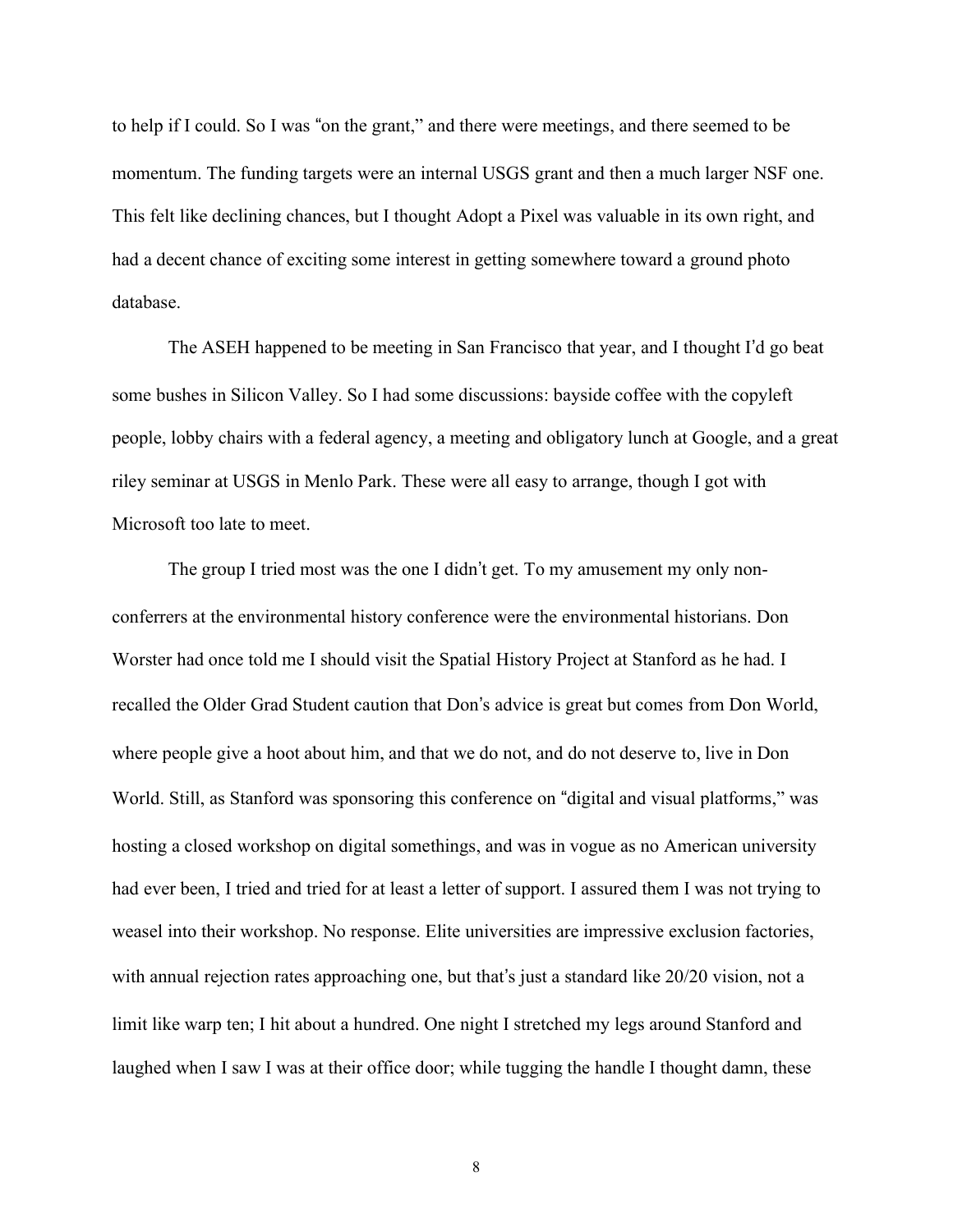guys are good. As I munched outside Stanford's great sandwich place up walked, of course, a kid from my little South Dakota mill town on his way to the GIS lab; as I sat in the lab's lobby not allowed to go in I thought damn, these guys are good.

In fact it was in the motel parking lot on the day of the secret workshop that I got the email that USGS had awarded the initial internal grant. They built a container and a clever intake portal, and EROS put its first ground-photo archive online-- a great event. But Adopt a Pixel never got that larger grant, and the collection reached a couple of thousand photos in the prototype at Flickr, plus 190 at USGS. Rephotography languishes in prototype mode, largely because the archiving and distribution of ground photos languishes in amateur hour.

## *Landstand*

Now it's 2019; it seems that every five years I come out like some kind of data cicada, creaking for action. My own little stimulus was the completion of an online demo of linked panoramas (see articles in this Forum, "Gobstoppers" and "Centifluences"). More importantly Adopt a Pixel is still alive in NASA's GLOBE Observer program, and EROS has now posted a second ground photo database, 12,000 images from USGS's Land Cover Trends project.

Getting to two datasets side-by-side hopefully illustrates the potential of combining such streams into a larger, simpler project. Many years ago, having nothing to do with ground photos, some mid-boss at EROS said, and I'm quoting imperfectly, "Ahh, we always get some little, geography association in Michigan or something, wants to start a satellite archive and just has no, i, dea what they're getting into. They collect a few thousand images and then call us to see if we can take them off their hands." That's basically what I did; that's what everyone does; the pet

9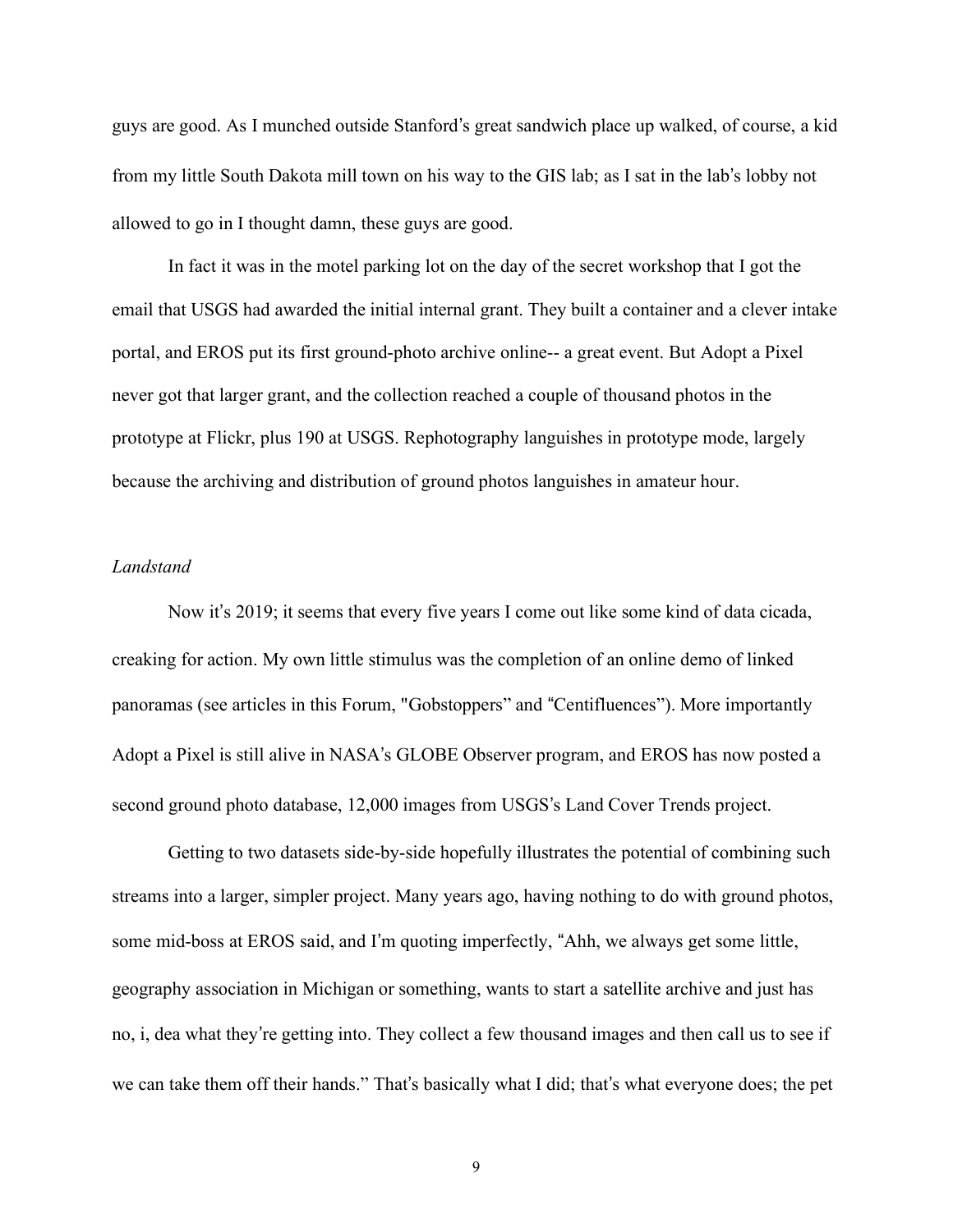bear cub. The Forest History Society has put up an ambitiously named The Repeat Photography Project, which after about five years appears to have about 500 photo sequences. It's throwing up some red flags: the T-word, the R-word, the fact that it's only repetitions (the way to get bees is not to catch bees but to plant clover)-- but they're not so much out of their league as out of their lane. They have been very nice about it every time I ring them up, which shows me yet again that the way here is collaboration. It's a stone-soup situation; someone has the carrots, someone has the chicken, and I think I know who has a very big pot.<sup>8</sup>

## **Prospects: Eleven nontech specs**

The big one's still out there in the lake; the gas pedal waits on the right. For all our talk about "tech," this is as usual an organizational problem not a technological one. A real groundphoto archive is an easily, eminently, tantalizingly doable project, and here in brief is the ingredient half of the recipe. This is what this actually consists of.

*Capacity:* On the order of tens of millions of images. There are lots. I have 14,000. We should declare at least a lessatorium on the micro-archives and try to collaborate. Mickey Mouse has enough brooms already.<sup>9</sup>

<sup>8</sup> repeatphotography.org

<sup>9</sup> *Fantasia* (Walt Disney Productions, 1940).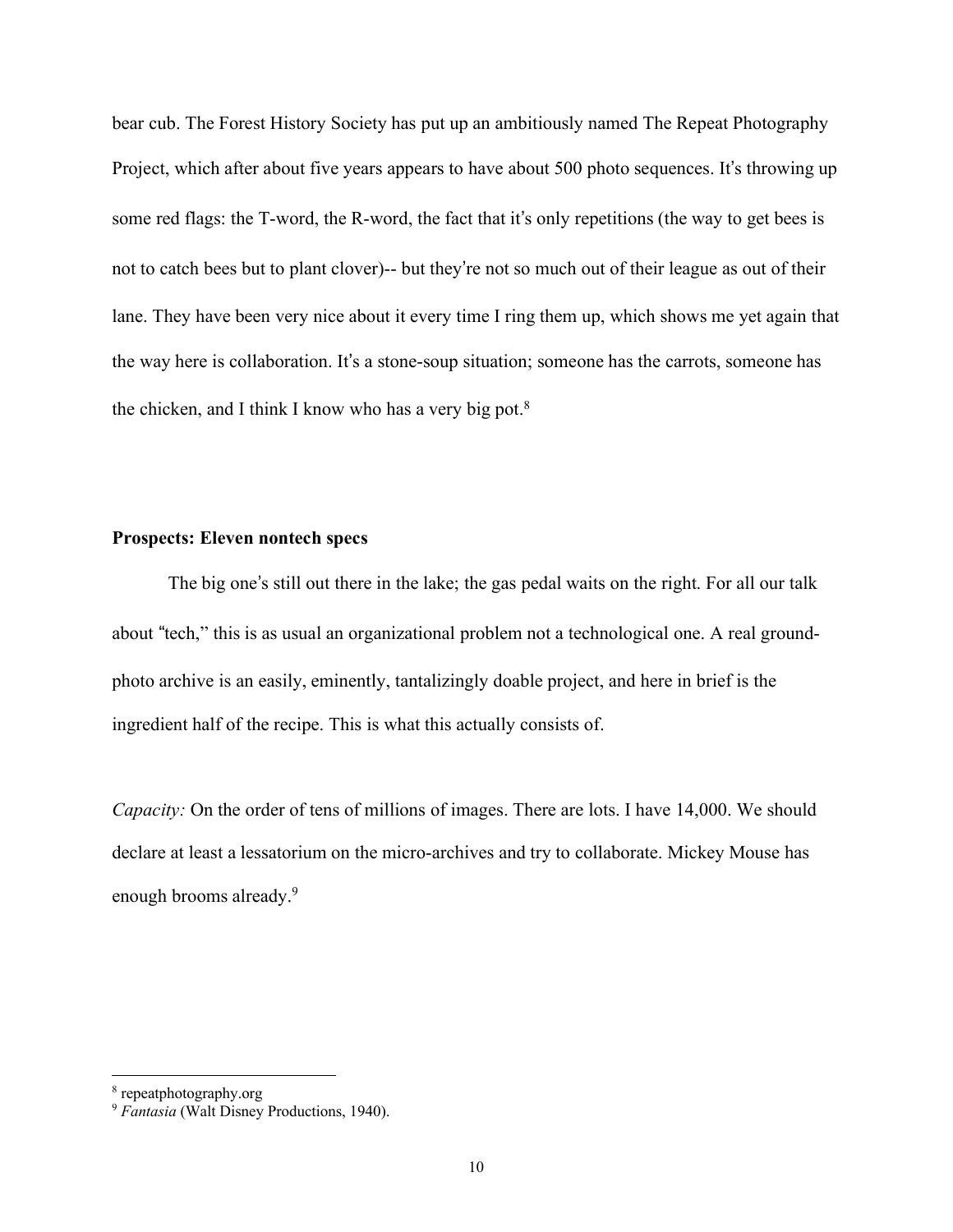*Neighth:* Rhyming with its vernacular antonym *heighth*; they just have to be from any platform near the ground. So they could include low, oblique aerials from drones and airplanes not on regular flight lines. $10$ 

*Catholicity:* Not just the rephotography (a term I prefer for being a one-word keyword and having a swappable prefix), but all of them. Consider every photo prephotography (see?) and the repeats will follow. Besides you'll get a lot from footworn paths: tight or loose accidentals (from people who happened to shoot in the obvious places), and a few deliberate retrophotos (from people who guessed where someone had probably shot before). Of course, commissioning photographers crosses an odd taboo about historians creating primary documents, like oldfashioned museums waiting for people to walk in the doors.

*Liberty:* Public domain. There's no point farthing around under use restrictions, even the Creative Commons ones. In a better-functioning republic Creative Commons would stop treating public domain like some dirty Cinderella, and copyright law would have a single clock starting when the image was fixed into tangible form, and we'd do without the influences of greedy corporations, sanctimonious thieves, and bad archives contriving quasi-royalties. But till then it's the federal, the old, and the  $CC<sub>0</sub>$ .<sup>11</sup>

<sup>10</sup> The elitist conservatives at American Heritage call *heighth* obsolete; the permissive lefties at Merriam-Webster call it a "chiefly dialectal variant;" the Mormon empiricists at COCA-COHA (funded by NEH!) agree with AH and me, showing it declining 1990-2018 and 1810-2009 but still alive on the Web and TV. No slips for *neighth. AHD*, 1st ed., 1978. Merriam-Webster.com Dictionary, 20 May 2020. *Corpus of Contemporary American English* and *Corpus of Historical American English*, english-corpora.org, 20 May 2020.

<sup>&</sup>lt;sup>11</sup> Creative Commons may at long last be moving; as this article is moving through editing, CC is testing various new "license choosers" that no longer segregate CC0 (their public-domain license) into its own side-room as if it were something not quite.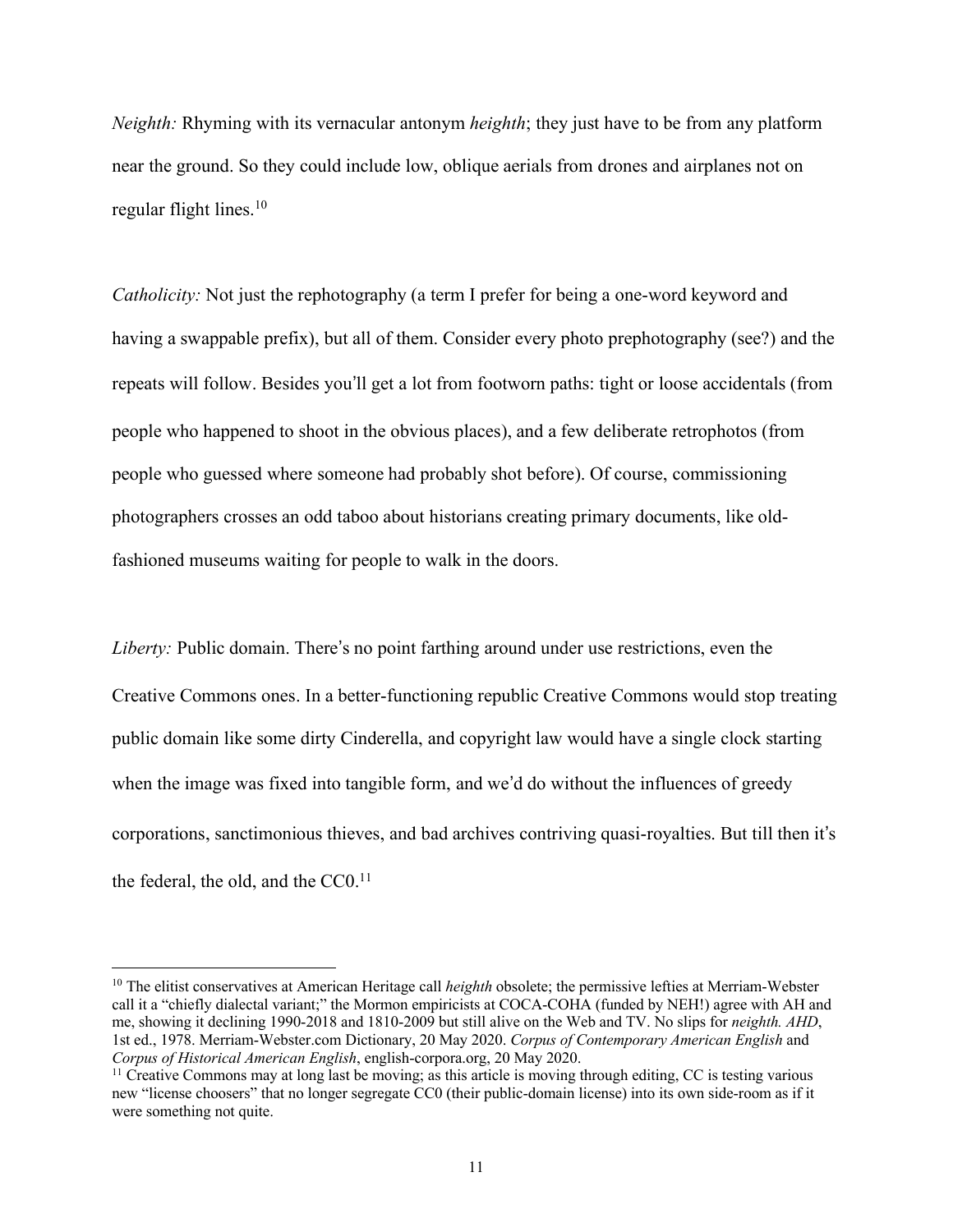*Euphony*: It needs a good name. To almost everyone it will be a word before it's anything else. Through the dismal years of Watergate USGS suffered a satellite with a name like robot ructus-- ERTS-- till some sage Moses renamed it Landsat 1. I inherited a series called "Historical Landsat Data Comparisons," which was fine as a semi-academic book, but to go online for the millions we renamed it Earthshots. No more ERTSes! Don't be Dexys Midnight Runners. I haven't heard a better name than Landstand.<sup>12</sup>

*Progression*: Just as big websites roll their changes out in stages, these landscapes should be rolled into the database in order. The early messy ingests should be among friends in the building and then out concentrically to others in the agency, other agencies, then archives and only then the wooly public. And on the day it goes public this archive's holdings have to be big (i.e. local) and exciting enough to get some excitement, because you only get to be new once. For example I can't release a Black Hills collection until I have Custer's photos, because no one gives a doo about a collection without Custer's photos. Don't be Dexys Midnight Runners and not play "Come On Eileen." If you do they won't look a fourth time.<sup>13</sup>

*Reciprocity*: It's not taking photos from donors, but referring users and credit to participants. Though, in all normal circumstances, no takebacks (see: public domain).

<sup>12</sup> Numbers 13:16b. Matthew D. Cross, "Historical Landsat Data Comparisons: Illustrations of Land Surface Change" (Sioux Falls, S.D.: U.S. Geological Survey, EROS Data Center, 1993). EROS Data Center, "Historical Landsat Data Comparisons: Illustrations of the Earth's Changing Surface (Sioux Falls, S.D.: U.S. Geological Survey, EROS Data Center, 1995).

<sup>&</sup>lt;sup>13</sup> Dexys Midnight Runners and the Emerald Express, "Come On Eileen" (Mercury Records, 1982).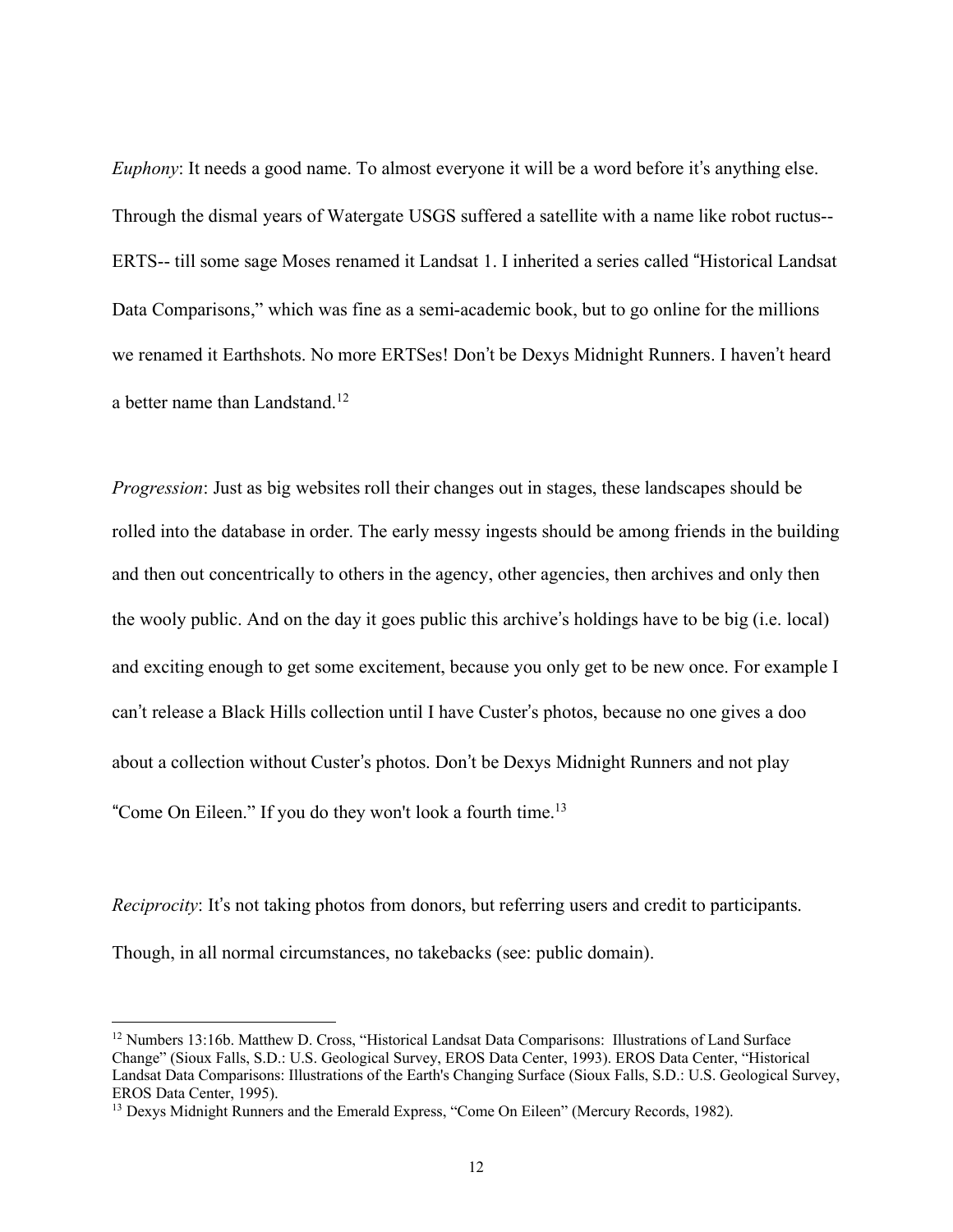*Internability*: Scalability will come down to this: uploading your organization's photos into the database has to be easy enough that you'd delegate it to your summer intern. At the firm we'd say it's paralegable.

*Sites*: You should probably "snap" each photo, in the Photoshop sense, to the nearest defined spot that is close enough; otherwise you'd get an unworkable splintering of imperfectly placed rephotographs. The points' cloudiness would only represent meaningless imprecision. But how close? Rather than setting a snap radius of x feet, I would ask a couple of practical questions: Were they apparently attempting a rephotograph? And can you register (i.e. align to stack) the images? You can have sites without keeping a list of sites, by just linking photos to photos. A site is defined by the first photo shot there, so every rephoto can just have a target photo as its site. 14

*Metadata*: Ground photo metadata are messier than aerial and satellite metadata. One useful step would be to bring back photos' backsides (apparently mislaid by the JPEG group in the 1980s), where a lot of metadata live. Still and moving pictures have been blending more lately, and historical photos should be multiple-page, including multiple backsides for the metadata. For location metadata I use three resolutions: nameplaced (itself multiresolution), estimated (onscreen, from metadata or virtual rephotography), and verified (normally by rephotography). All

<sup>&</sup>lt;sup>14</sup> Of course in most records the "Rephotograph of: (target image)" field will be blank. Likewise for "Backside of: (obverse image)," "Extension of: (center tile), and "Duplicate of: (best obverse version)." When querying you could say, in effect: skip all side-tiles, duplicates and backsides. All of these would add to the point cloud. See the article "Gobstoppers" in the accompanying multimedia.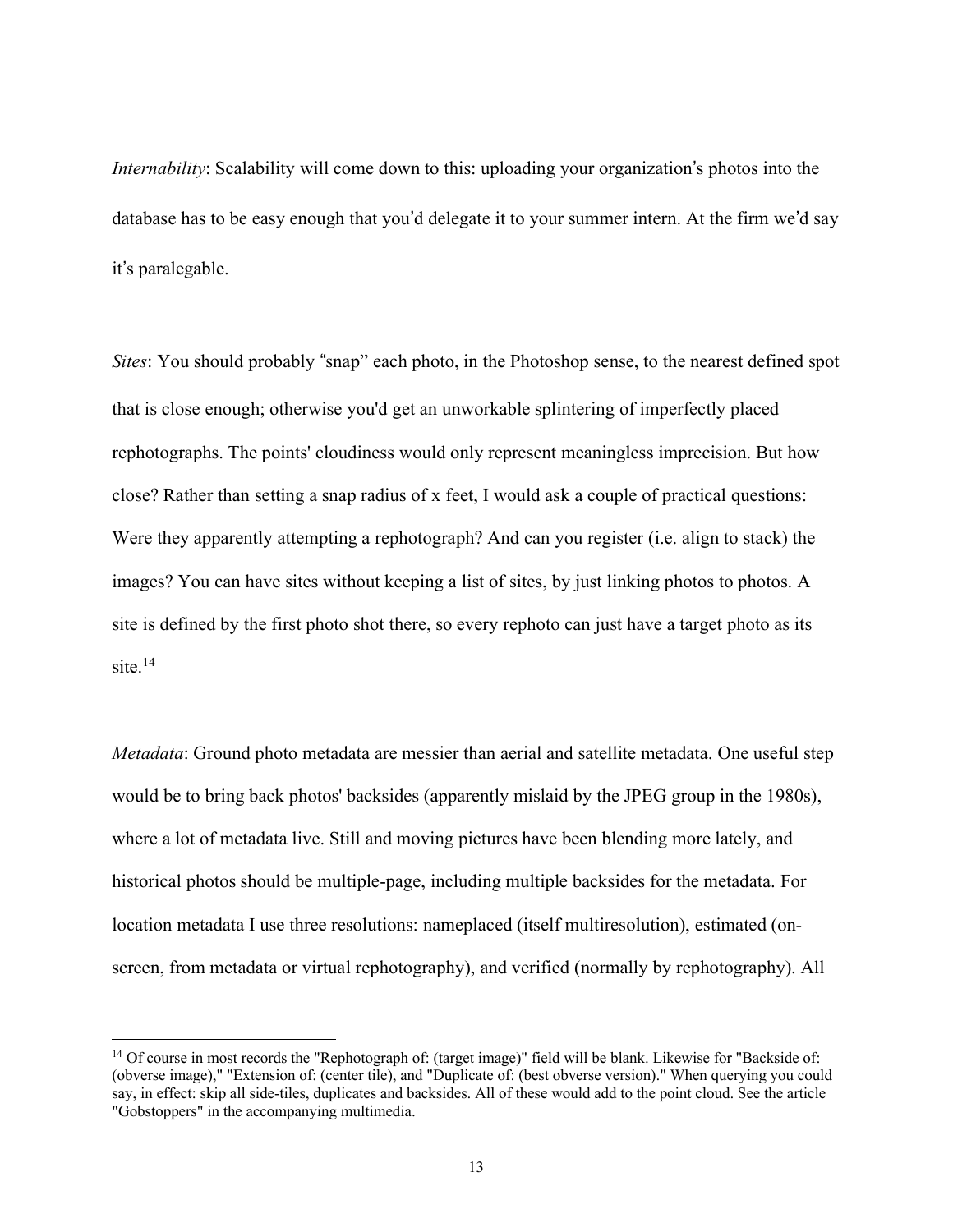of these can be crowdsourced in ways that benefit from users' knowledge without necessarily letting them into the cockpit.

*Basemap*: GNIS over AAA. Satellite systems typically locate scenes by grids of "rows" along flight paths; the ground-photo analog is sites around GNIS points. The Geographic Names Information System is two million federally-recognized place names, stable and located and ready for nameplacing. The "ground" under these "figures" can be various satellite or aerial imagery, but will often end up being the earliest layer of U.S. aerial photography, the New Deal imagery from the late 1930s, basically for the Agricultural Adjustment Administration. I expect many people would be surprised that we've never digitized these invaluable documents.

Eventually when a scientist came to me about imagery I would say: "Let me guess: you want the earliest imagery of your study site. It's from 1938 and it will take some doing." It's shameful that most of these images are lying around in drawers getting lost and thumbed rather than available at our digital tips, because this too is not hard. A dysfunctional, Trumpian country we've been in for decades, a wasteful Gilded Age, an aristocratic Ancien Régime.

#### **The backside**

There's an old joke about a traveling preacher having only one sermon because Jesus had only one gospel. I haven't achieved such focus, but some of mine do cluster. Diarrhea and constipation run together, in the body politic as well as the gut, and in the case of spatial data related to forest and environmental history, so far outside historians' comfort zone of the verbal and ideological, we often see information constipation even amid the datarrhea. Those 1930s

14